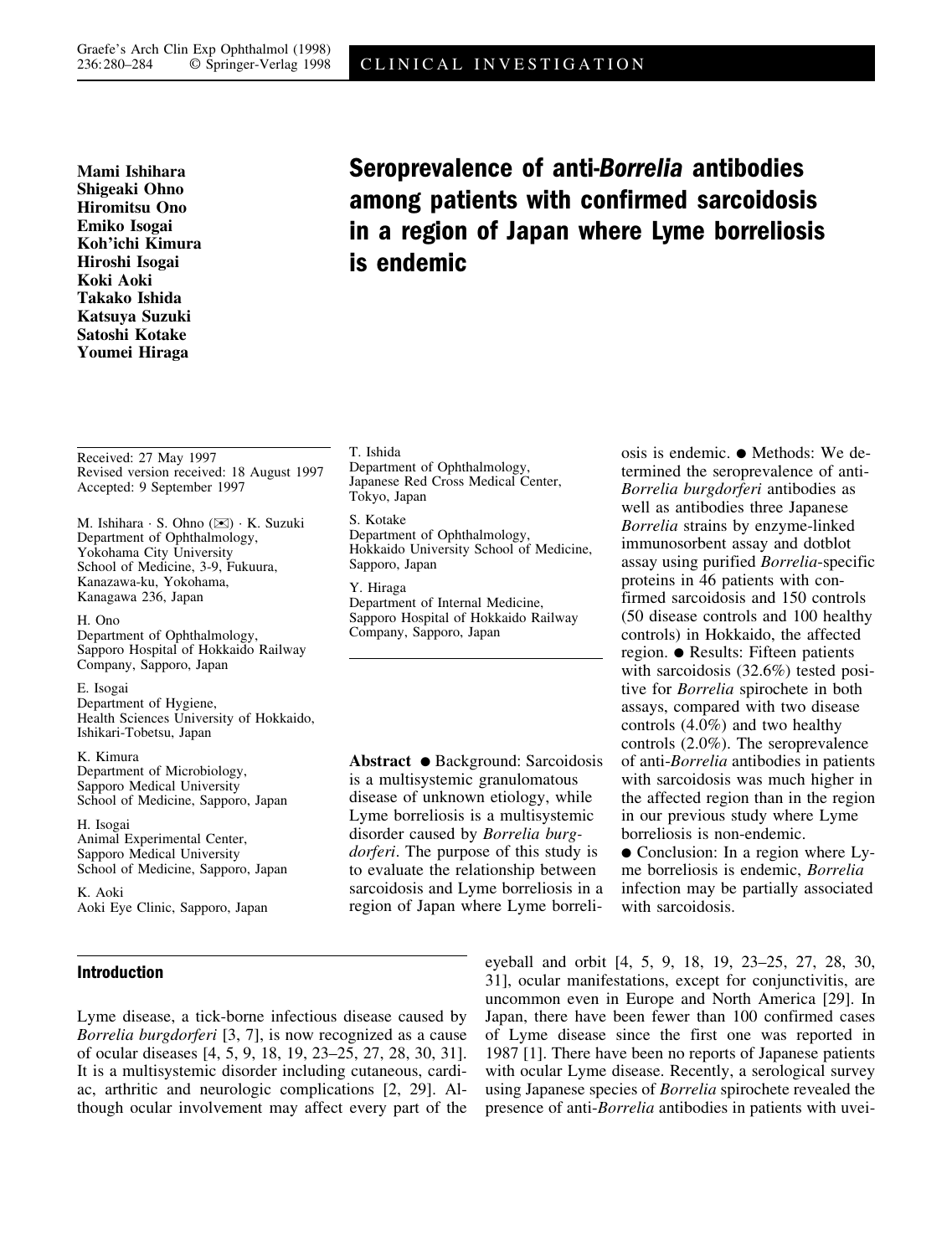tis of unknown etiology in Hokkaido, the northern part of Japan [15, 17]. Hokkaido is known to be a region where Lyme borreliosis is endemic since the seropositivity rate in animals is high [14, 16].

Sarcoidosis is a systemic granulomatous disorder which affects the lungs, lymph nodes, skin, central and peripheral nerves, and heart. Although the major ocular manifestation is panuveitis, ocular involvement may be widespread from the conjunctiva to the optic nerve and orbit. Clinical manifestations of sarcoidosis, including ocular involvement, may share certain features with those seen in Lyme disease [2, 13]. In our preliminary study, we examined the seroprevalence of anti-Borrelia antibodies in patients with sarcoidosis in a region of Japan where the disease is not endemic and found it to be low [13]. In order to reevaluate the relationship between sarcoidosis and Lyme disease, the present study examined the seroprevalence of anti-Borrelia antibodies in patients with sarcoidosis in Hokkaido, the region where Lyme borreliosis is endemic.

#### Patients and methods

Serum specimens from 46 patients with histopathologically confirmed sarcoidosis living in Hokkaido were examined. Twenty-nine of the patients were women and 17 were men. Thirty-two patients had intraocular lesions: granulomatous iridocyclitis including trabecular or iris nodules and tent-like peripheral anterior synechiae (PAS), vitreous opacities taking the form of snowballs or string of pearls, retinal periphlebitis, and/or retinal exudates or hemorrhages. One hundred unrelated Japanese individuals living in Hokkaido who had no history of Lyme disease served as healthy controls. As disease controls, 20 patients from Hokkaido with conjunctivitis (10 with allergic conjunctivitis and 10 with adenovirus conjunctivitis showing adenovirus types 3, 4, 8, 19 and 37) and 30 with Behcet's disease were examined. The diagnosis of Behçet's disease was based on criteria proposed by the Behçet's Disease Research Committee of Japan [22].

Three Japanese Borrelia strains, B. japonica, B. garinii and B. afzelii, isolated from the midgut of ticks of the genus Ixodes in Hokkaido were used in the present study, in addition to *B. burgdor-* feri (American strain, B31). At the first screening, enzyme-linked immunosorbent assay (ELISA) was carried out as described by Isogai et al.  $[15]$  to detect IgG and IgM antibodies in 100  $\mu$ l of serum samples from the patients with sarcoidosis, the disease controls and healthy controls. In consideration of the positive controls used by Isogai et al. [15], the cut-off value used in the present study was 0.6 OD (optical density), the lowest possible value by which to diagnose an illness as being Lyme disease.

At the second screening, sera with positive ELISA results were also examined to confirm the presence of anti-Borrelia antibodies by means of dot-blot analysis using a DOTBLOT BORRELIA Kit (GenBio, San Diego, Calif., U.S.A.) as described in our previous paper [13]. A high-molecular-weight protein (HMW), flagellin protein, a 39-kDa protein (P39) and outer surface protein (Osp C) were the purified Borrelia specific antigens to be detected in these sera. The presence of dots against P39 and/or Osp C in addition to HMW and flagellin protein is strongly indicative of Borrelia infection. Analysis was based on the presence (positive dot-blot), absence (negative dot-blot) or weak presence (weakly reactive dot-blot) of dots against each Borrelia-specific protein with reference to a positive control sample.

The significance of the positivity of anti-Borrelia antibodies between the patients, the disease controls, and the healthy controls was tested by  $p$ -value test after chi-square analysis with Yates' correction. Relative risk (RR) was calculated from the cross-product ratio of the entries in the  $2 \times 2$  table.

### **Results**

The results of ELISA for anti-*Borrelia* antibodies among the patients with sarcoidosis, disease controls and healthy controls are shown in Table 1. Either an IgG or IgM antibody against *B. japonica* was detected in eight of the 46 patients with sarcoidosis (17.4%), two of the 50 disease controls (4.0%), and one of the 100 healthy controls  $(1.0\%)$ . Either an IgG or IgM antibody against *B. garinii* was detected in 12 of the patients with sarcoidosis  $(26.1\%)$ , one of the disease controls  $(2.0\%)$  and one of the healthy controls (1.0%). Either an IgG or IgM antibody against *B. afzelii* was detected in 12 of the patients with sarcoidosis (26.1%) and three of the disease controls  $(6.0\%)$ . Either an IgG or IgM antibody to B. burgdorferi was detected in four of the patients with sarcoidosis

Table 1 Antibodies against *Borrelia* species in patients with sarcoidosis, disease controls and healthy controls by ELISA assay

| Group                                                                                        | No. of<br>patients   | No. $(\%)$ of ELISA-positive <sup><math>a</math></sup> individuals |                                                     |                                              |                                                   |                                                |                                                 |                                              |                                              |
|----------------------------------------------------------------------------------------------|----------------------|--------------------------------------------------------------------|-----------------------------------------------------|----------------------------------------------|---------------------------------------------------|------------------------------------------------|-------------------------------------------------|----------------------------------------------|----------------------------------------------|
|                                                                                              |                      | B. japonica                                                        |                                                     | B. garinii                                   |                                                   | B. afzelii                                     |                                                 | B. burgdorferi                               |                                              |
|                                                                                              |                      | IgG                                                                | IgM                                                 | IgG                                          | IgM                                               | IgG                                            | IgM                                             | IgG                                          | IgM                                          |
| <b>Sarcoidosis</b>                                                                           | 46                   | $5(10.9\%)$                                                        | $3(6.5\%)$                                          | $3(6.5\%)$                                   | $9(19.6\%)$                                       | $8(17.4\%)$                                    | $9(19.6\%)$                                     | $0(0\%)$                                     | 4(8.7%)                                      |
| Disease controls<br>Allergic conjunctivitis<br>Adenovirus conjunctivitis<br>Behcet's disease | 50<br>10<br>10<br>30 | $0(0\%)$<br>$0(0\%)$<br>$0(0\%)$<br>$0(0\%)$                       | $2(4.0\%)$<br>$1(10.0\%)$<br>$0(0\%)$<br>$1(3.3\%)$ | $0(0\%)$<br>$0(0\%)$<br>$0(0\%)$<br>$0(0\%)$ | $1(2.0\%)$<br>$0(0\%)$<br>$1(10.0\%)$<br>$0(0\%)$ | $1(2.0\%)$<br>$0(0\%)$<br>$0(0\%)$<br>$0(0\%)$ | 2 $(4.0\%)$<br>$0(0\%)$<br>$0(0\%)$<br>$0(0\%)$ | $0(0\%)$<br>$0(0\%)$<br>$0(0\%)$<br>$0(0\%)$ | $0(0\%)$<br>$0(0\%)$<br>$0(0\%)$<br>$0(0\%)$ |
| Healthy controls                                                                             | 100                  | $1(1.0\%)$                                                         | $0(0\%)$                                            | $1(1.0\%)$                                   | $0(0\%)$                                          | $ND^b$                                         | ND                                              | ND                                           | ND                                           |

<sup>a</sup> Cut-off value: 0.60 OD (optical density)

<sup>b</sup> ND: not done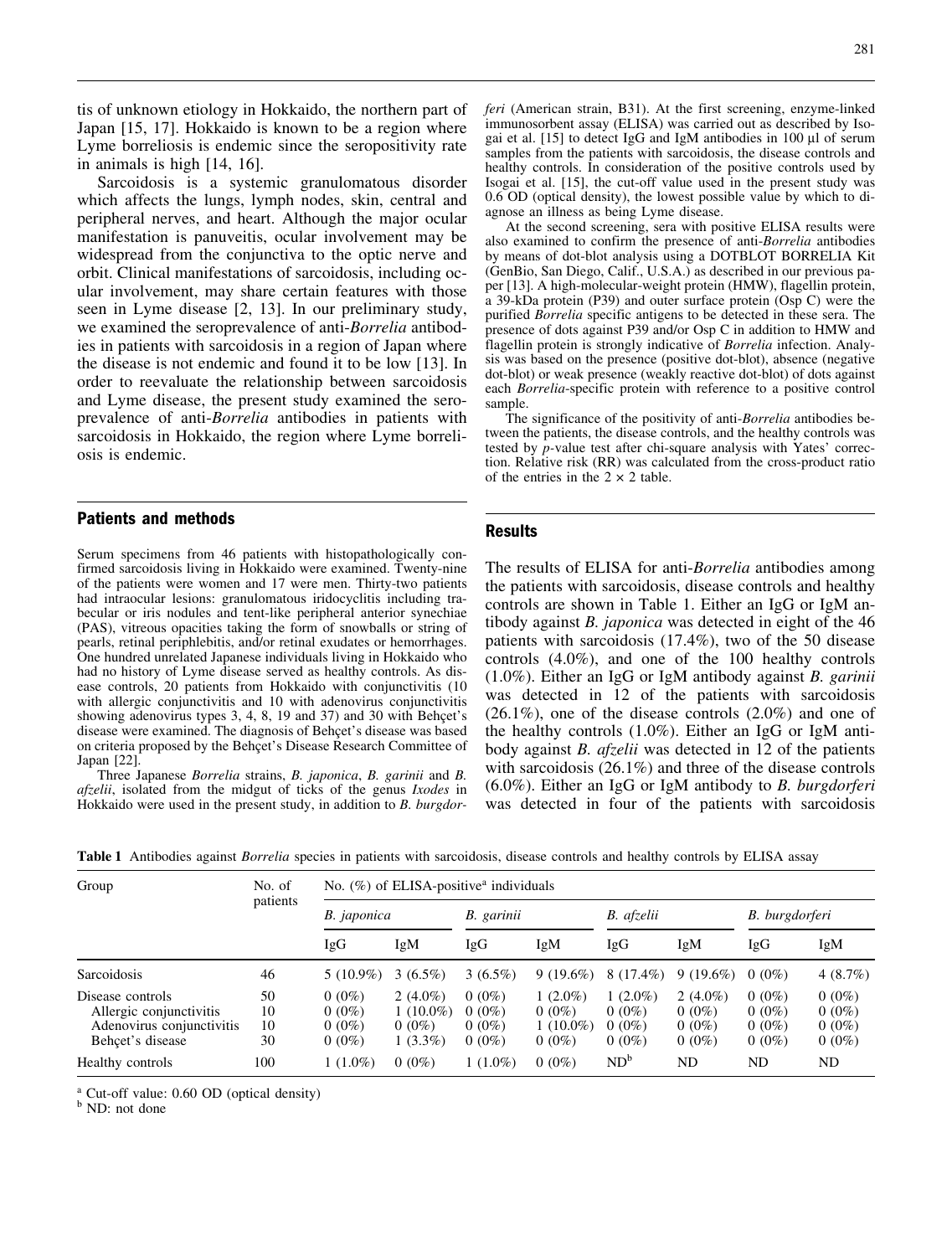healthy controls

| Assay result                  | Sarcoidosis                   | Disease controls | Healthy controls |  |
|-------------------------------|-------------------------------|------------------|------------------|--|
|                               | $(n=46)$                      | $(n=50)$         | $(n=100)$        |  |
| Positive IgG and positive IgM | $5(10.9\%)$                   | $0(0\%)$         | $0(0\%)$         |  |
| Positive IgG but negative IgM | $3(6.5\%)$                    | $1(2.0\%)$       | $2(2.0\%)$       |  |
| Negative IgG but positive IgM | 11 $(23.9\%)$                 | $4(8.0\%)$       | $0(0\%)$         |  |
| Positive IgG or IgM           | 19 $(41.3\%)$ <sup>a, b</sup> | $5(10.0\%)$      | $2(2.0\%)$       |  |

 $\chi^2$ =10.9, p<0.001, RR=6.3 (sarcoidosis vs disease controls) <sup>a</sup>  $\chi^2$ =10.9, *p*<0.001, RR=6.3 (sarcoidosis vs disease controls)  $\frac{b}{\chi^2}$ =36.4, *p*<0.00001, RR=34.5 (sarcoidosis vs healthy controls)

Table 3 ELISA and dot-blot assays for Borrelia species in patients with sarcoidosis, disease controls and healthy controls

| Assay results                               | Sarcoidosis                   | Disease controls | Healthy controls |
|---------------------------------------------|-------------------------------|------------------|------------------|
|                                             | $(n=46)$                      | $(n=50)$         | $(n=100)$        |
| Positive ELISA but positive dot-blot        | 15 $(32.6\%)$ <sup>a, b</sup> | 2 $(4.0\%)$      | $2(2.0\%)$       |
| Positive ELISA but negative dot-blot        | 4(8.7%)                       | $0(0\%)$         | $0(0\%)$         |
| Positive ELISA but weakly reactive dot-blot | $0(0\%)$                      | $3(6.0\%)$       | $0(0\%)$         |

<sup>a</sup>  $\chi^2$ =11.6, p<0.001, RR=11.6 (sarcoidosis vs disease controls)<br><sup>b</sup>  $\chi^2$ =25.8, p<0.00001, RR=23.7 (sarcoidosis vs healthy controls)

Table 4 Intraocular lesions observed in 15 patients with sarcoidosis who showed seropositivity for *Borrelia* species

| Lesion                                 | n     | $\%$   |  |
|----------------------------------------|-------|--------|--|
| Iridocyclitis                          | 12/15 | (80.0) |  |
| Trabecular nodules and/or PAS          | 11/15 | (73.0) |  |
| Vitreous opacity                       | 8/15  | (53.0) |  |
| Retinal vasculitis                     | 10/15 | (67.0) |  |
| Chorioretinitis                        | 7/15  | (47.0) |  |
| Macular and/or optic nerve involvement | 4/15  | (27.0) |  |
| No ocular lesion                       | 3/15  | (20.0) |  |

(8.7%) and none of the controls. As shown in Table 2, either an IgG or IgM antibody against at least one of these four Borrelia species was detected in 19 patients with sarcoidosis (41.3%), five of the disease controls (10.0%) and two of the healthy controls (2.0%).

Significant differences were observed in the seropositivity rates between the patients with sarcoidosis and both the healthy controls ( $p < 0.00001$ , RR = 34.5) and the disease controls ( $p < 0.001$ , RR = 6.3). Furthermore, there was a significant difference between patients with sarcoidosis living in Hokkaido and those in our previous study living in the Kanto area ( $p < 0.001$ , RR = 12.7, data not shown) [13].

The results of both ELISA and dotblot analysis for antibodies against Borrelia species in the patients with sarcoidosis, the disease controls, and the healthy controls are given in Table 3. Fifteen of the patients with sarcoidosis (32.6%) were positive according to both assays, compared to two (4.0%) of the disease controls and two healthy controls (2.0%). Three patients (6.0%) in the disease control group showed weakly reactive dot-blot. There were significant differences in seropositive rates between the patients with sarcoidosis and both the healthy controls  $(p \lt 0.00005, RR = 23.7)$  and disease controls

 $(p < 0.001, RR = 11.6)$ . Again, a significant difference was observed between the patients with sarcoidosis living in Hokkaido and those living in the Kanto area ( $p < 0.002$ ,  $RR = 17.9$ ; data not shown) [13].

The following clinical features were found in 15 patients with sarcoidosis who showed seropositivity for Borrelia species: Ocular involvement was seen in 12 of 15 patients (80.0%), lung involvement in nine patients  $(60.0\%)$ , skin involvement in three patients  $(20.0\%)$ , and cardiac complication and facial nerve palsy in one patient each (7.0%). None of them showed joint involvement. The intraocular findings of these 15 seropositive patients with sarcoidosis are summarized in Table 4.

## **Discussion**

A serologic survey of 46 patients with sarcoidosis living in Hokkaido was performed to study the incidence of seroprevalence for Lyme borreliosis in a region of Japan where Lyme borreliosis is endemic. It is important to show seropositivity by both ELISA and dotblot analysis in a patient, since it is known that cross-reactive anti-flagellin is found in sera from syphilis [20], infectious mononucleosis [8] (E. Isogai et al., unpublished data), and rheumatology patients as well as in sera from serologically positive Helicobacter pylori and parvovirus cases, (B. Kiehl, personal communication). We demonstrated in both tests that the seroprevalence of anti-*Borrelia* antibodies in sarcoidosis patients (32.6%) was much higher than that in the healthy controls (2.0%) or disease controls (4.0%), including patients with Behcet's disease and conjunctivitis. Furthermore, the seroprevalence of anti-*Borrelia* antibodies in sarcoidosis was much higher in patients living in the region where the disease is endemic (Hokkaido) than in those liv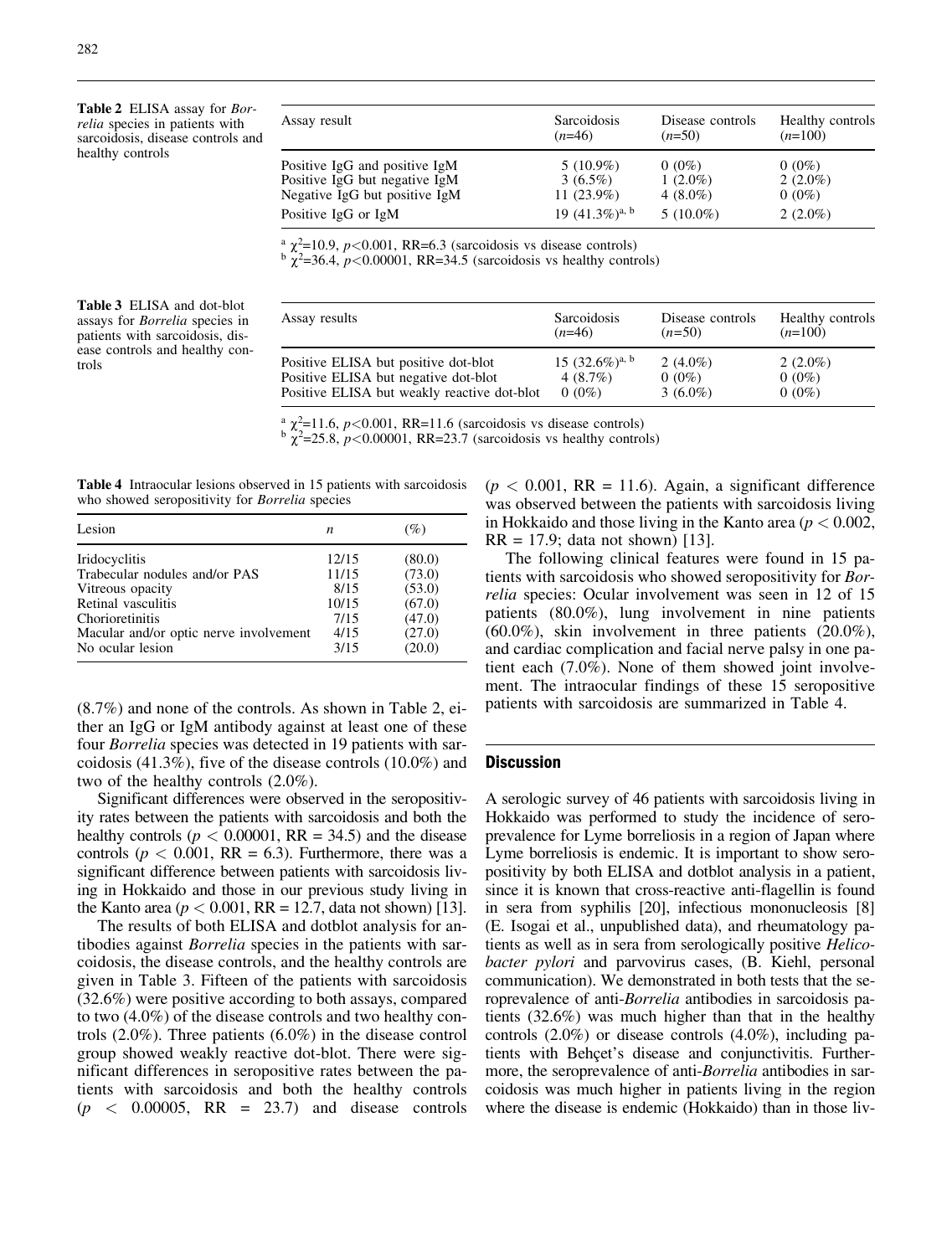ing in the region where the disease is non-endemic (Kanto area) as shown in our previous paper [13]. We can therefore speculate that the reason for the difference is that the frequency of exposure to Borrelia spirochete is different between patients living in the region where the disease is endemic and those in the region where it is non-endemic. If so, the disease controls as well as the healthy controls in the affected region should also show the same high seroprevalence of anti-Borrelia antibodies observed in patients with sarcoidosis in the region where the disease is endemic. But high seroprevalence was observed only in the patients with sarcoidosis, not in the disease or healthy controls, suggesting the result cannot be explained only by regional characterization.

On the other hand, Borrelia burgdorferi was not a causative agent in Europe of either uveitis with an established diagnosis or unclassified uveitis [6, 26]. Therefore the possibility can not be denied that the seroprevalence of Borrelia species depends on the geographic environment and the method of detection [6, 15, 17, 26].

None of the 15 seropositive patients with sarcoidosis could recall a tick bite, erythema chronicum migrans or arthralgia. None of them had been diagnosed as having Lyme disease, although clinical findings of Lyme disease, including ocular manifestations such as granulomatous iridocyclitis, intermediate uveitis, vitritis and retinal vasculitis, share certain features with those seen in sarcoidosis [13]. There was no difference in the intraocular lesions observed in the seropositive patients (as shown in Table 4) and in the seronegative patients (data not shown).

The association of sarcoidosis and seropositivity for Borrelia species can be explained by the following hypotheses: (1) the seropositive cases are ones in which sarcoidosis is complicated by Lyme borreliosis; (2) the Borrelia spirochete may be one of the causative agents of sarcoidosis; (3) there might be cross-reactivity between the Borrelia spirochete and causative agent(s) of sarcoidosis (molecular mimicry); (4) antibodies produced to counteract the 60 kDa heat shock protein (HSP60) of Borrelia spirochete may be cross-reactive with human HSP [10], which would cause sarcoidosis; (5) some other strain of Borrelia spirochete may be a common causative agent of both Lyme disease and sarcoidosis. It is still unclear whether there are one or more causative agents of sarcoidosis, or whether the pathogenesis of the development of sarcoidosis is a one-step or multi-step immunologic phenomenon. If we hypothesize that the Borrelia spirochete is one of the causative agents of sarcoidosis, the fact that the rate of sarcoidosis in Hokkaido is higher than in other areas in Japan becomes interesting. Sarcoidosis is known to be a multifactorial disease and recent studies have shown that human leukocyte antigen (HLA) is associated with sarcoidosis [11, 12, 21], as one of the genetic factors. The possibility cannot be denied that Borrelia spirochete may be causative of sarcoidosis only in some predisposed individuals. On the other hand, it has been reported that patients with unclassified uveitis in Hokkaido have a greater possibility of getting Lyme borreliosis [15, 17].

Although we cannot distinguish at the moment whether the development of sarcoidosis is related to direct infection by the Borrelia spirochete or whether it is simply the result of some immune reaction, the possibility remains that the *Borrelia* spirochete might be a trigger for the development of sarcoidosis in a region where Lyme borreliosis is endemic. It is, however, also a fact that antibody positivity alone does not demonstrate causality. Further intensive studies, such as examination of histopathological specimens taken from patients with sarcoidosis, are important for clarifying the relationship between Lyme borreliosis and sarcoidosis.

Acknowledgements We are grateful to Dr. Bryan Kiehl (GenBio, San Diego, Calif., USA) for providing us with a DOTBLOT BOR-RELIA Kit. This study was supported in part by grants from the Ministry of Health and Welfare, Japan, and from the Ministry of Education, Science, Sports and Culture, Japan.

#### References

- 1. Baba S, Suzuki H, Kawabata H, et al (1987) Lyme disease with erythema chronicum migrans as its main manifestation. J Jpn Dermatol Soc 97: 1133-1135
- 2. Berger BW, Lesser RL (1992) Lyme disease. Dermatol Clin 10: 763-775
- 3. Berger BW, Clemmensen OJ, Ackerman AB (1983) Lyme disease is a spirochetosis. Am J Dermatopathol  $5: 111-124$
- 4. Boutros A, Rahn E, Nauheim R (1990) Iritis and papillitis as a primary presentation of Lyme disease. Ann Ophthalmol 22: 24-25
- 5. Breeveld J, Rothova A, Kuiper H (1992) Intermediate uveitis and Lyme borreliosis. Br J Ophthalmol 76: 181-182
- 6. Breeveld J, Kuiper H, Spanjaard L, et al (1993) Uveitis and Lyme borreliosis. Br J Ophthalmol 77: 480-481
- 7. Burgdorfer W, Barbour AG, Hayes SF, et al (1982) Lyme disease: a tick-borne spirochetosis? Science 216: 1317-1319
- 8. Craft JE, Grodzicki RL, Steere AC (1984) Antibody response in Lyme disease: evaluation of diagnostic tests. J Infect Dis 149: 789-795
- 9. Flach AG, Lavoie PE (1990) Episcleritis, conjunctivitis, and keratitis as a manifestations of Lyme disease. Ophthalmology 97: 973-975
- 10. Hansen K, Bangsborg JM, Ejordvang H, et al (1988) Immunochemical characterization and isolation of the gene for a Borrelia burgdorferi immunodominant 60-kilodalton antigen common to a wide range of bacteria. Infect Immun 56: 2047±2053
- 11. Ishihara M, Ohno S, Ishida T, et al (1994) Molecular genetic studies of HLA class II alleles in sarcoidosis. Tissue Antigens 43: 238–241
- 12. Ishihara M, Ishida T, Mizuki N, et al (1995) Clinical features of sarcoidosis in relation to HLA distribution and HLA-DRB3 genotyping by PCR-RFLP. Br J Ophthalmol 79: 322-325